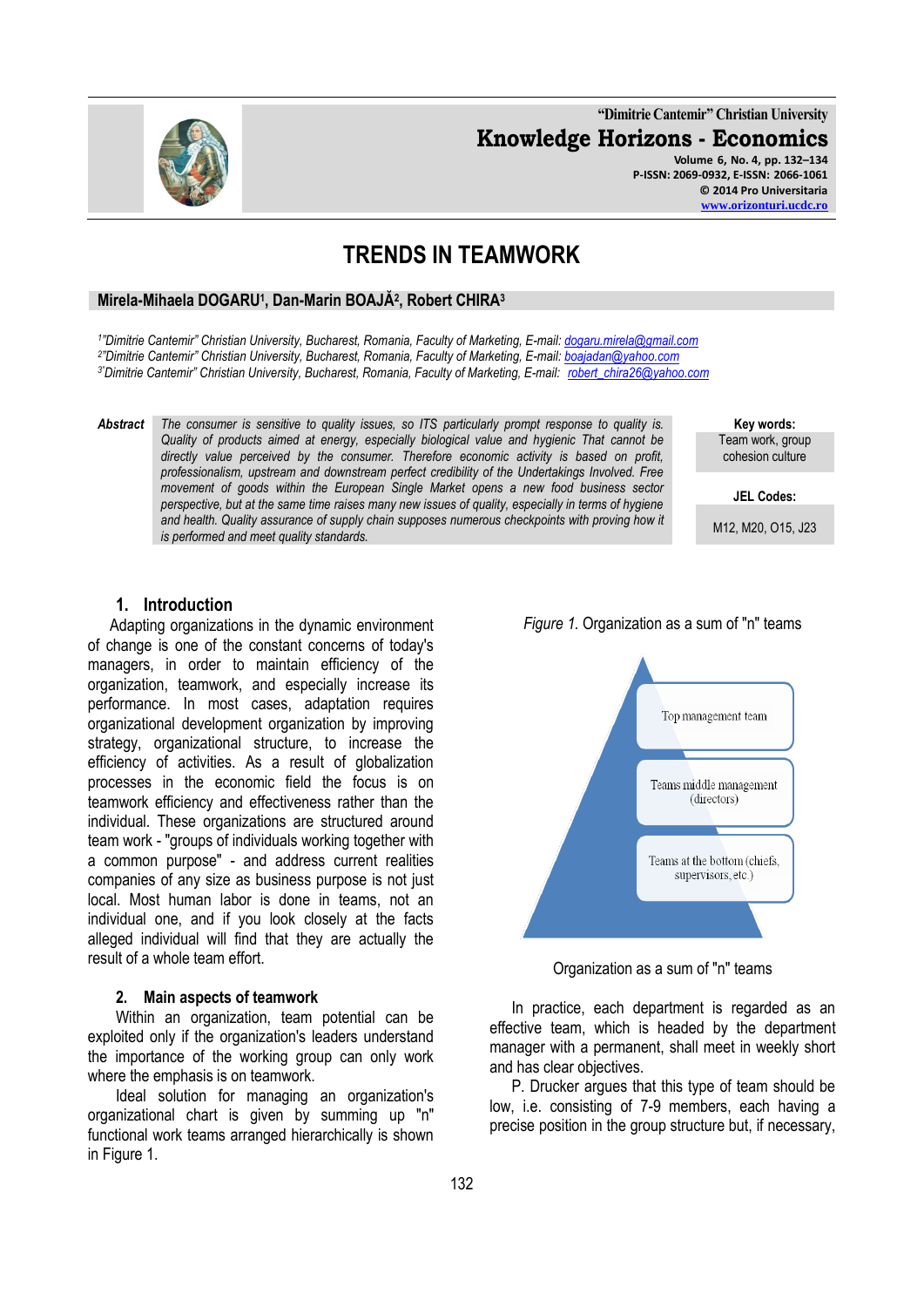every member of it encloses the other when circumstances require [Drucker PF, 1999]

The main aspects of teamwork are related to communication, common goals, cohesion, fairness, autonomy, leadership and quality. Communication involves the exchange of information between individuals and can be done both verbally and nonverbally. Common goals are the guidelines and motivation for action, practical commitment to common goals form the working team. Its uniformity and cohesion of the group is determined by the sum of all factors that lead team members to stay. Cohesion has positive effects for the team, providing social support and trust, but also has negative effects that trend toward uniformity. Equity refers to how rewards and punishments are distributed in a team and how members can participate in decision making. Autonomy refers to the interdependence of the team and its members on how the team can influence their work and how decisions are made and how the team member<br>can act independently. Leadership, unlike can act independently. Leadership, unlike management, is linked to the process of change and therefore becoming increasingly important given that the environment is increasingly volatile and competitive. The leader is the one who sets the strategic direction of the organization, develop and implement strategy. Aspects of teamwork create many advantages and benefits accepted by all, namely:

- Increase employee motivation. Teamwork keep employees involved in what I usually find it more attractive work, social needs are met, individuals work better with others;
- Increasing productivity. Teams have the  $\equiv$ potential to create a positive synergy;
- Increased job satisfaction. Employees need affiliation and teamwork can help by increasing interactions between members, to satisfy their needs;
- $-$  Commitment to achieve the objectives. The team encourages individual goals transformation objectives of the group;
- Improving communication. Teams addictive interpersonal require members to interact considerably more than when working alone;
- Developing skills. Implementation teamwork is  $\overline{\phantom{0}}$ almost always accompanied by the development of personal skills related to work: technical skills, decision making and interpersonal;
- Organizational flexibility. The teams focus more on processes than on functions, skills increases organizational flexibility.

Effects of teamwork for organizations are:

- labor productivity growth;<br>• improving the quality:
- improving the quality;
- low overheads:
- improving morale individuals.

Because the environment is constantly changing, the leader is the agent that promotes change within the organization. Organizational culture orientation towards results and high performance is achieved in close contact with individuals working group meeting with achieving their sense of satisfaction with the induction of a certain loyalty from them. For the success of such a culture, group members should be treated with respect and encouraged to take initiative in everything they do. It is necessary for managers to establish reasonable standards and clear enough autonomy to give subordinates to excel. As the structure while certain values to which the company, these values provide a guide working group behavior and provides a common direction effort in daily work. Socialization group members is part of the organizational culture derived from relationships formal / informal constructed while working within teams, reflecting the homogeneity and unity in the strategy of the company. Socialization practices in the workplace or outside are extremely important for new individuals in the structure of the various teams. Leadership roles are varied: the visionary and strategist, administrator, conductor organizational culture, working group leader, procurement and allocation of resources, training of skills and abilities, setting tasks, mentor, etc.

The relationship between leadership and teams' reflection is given by team leaders or leaders create the vision and guidance it offers team members and trust. Teams are always looking for an advantage. To be successful a team needs talent, labor, technology, efficiency, but the difference between the two teams is given by their leader because:

- Individuals determine potential team;
- Preparing the work ethic leads the team;
- View team determines the direction;
- Management determines the success of the team.

Teams are always reflection of their leaders. Also, organizational culture and management attitudes and behavior shaping leaders and members of the working group. In direct connection with defining business mission, strategies applied by it daily practices that use every day, is the specific culture of an organization's business management. Depending on the history and specific approach to issues faced and the leadership and management practices applied, any company formed its own culture of management time.